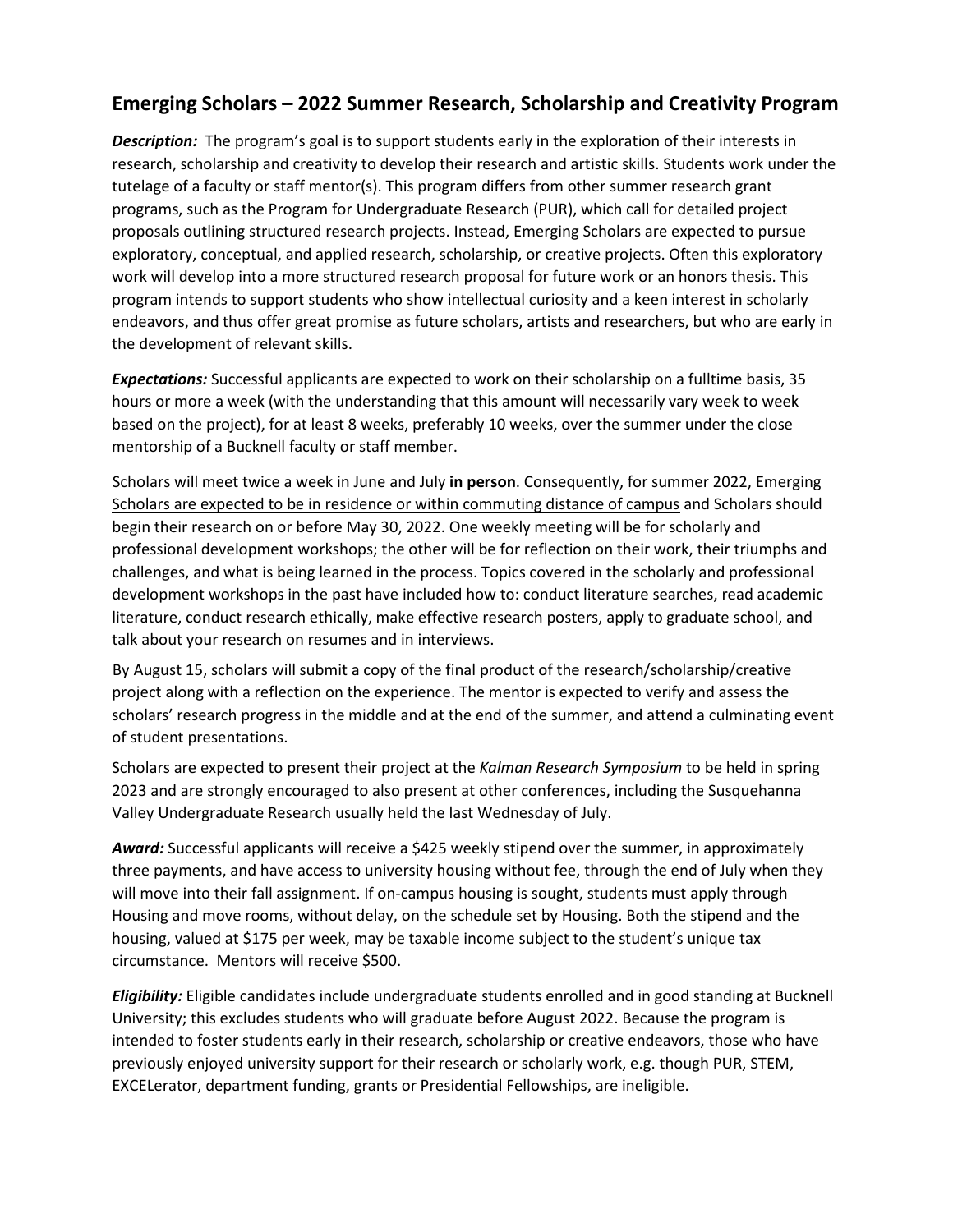*Application:* The application is in two parts. One should be written by the student, the other by the mentor. Each part is submitted separately, though the mentor should review the student's portion. The application must include a clearly defined set of goals for the proposed scholarship that are achievable within a period of 8 – 10 weeks during the summer months. Both the student's and mentor's parts should evidence a close intellectual collaboration between the student and the mentor.

The application should clearly address each of the points below and be written in language that is understandable to a general audience. The goals of the project and the student's work plan should be clearly evident. Please note that grammatical lapses, sloppy editing, and spelling errors will negatively influence the committee's impression of the application.

A strong Emerging Scholar application is clear, complete, and comprehensively addresses all that is requested below. The reader should have a good idea of what the student will do throughout the summer and how they will spend their time. The reader should also have a sense that that time will have been well spent by both the student and the mentor and that the undertaking is worthwhile and meritorious.

The quality of the mentoring relationship, including the frequency with which the student and mentor interact, will be important factors in selecting grant recipients. Communication is expected to be both regular and substantive throughout the project. Having the student and mentor both on campus is preferred but not necessarily required, depending upon the project and discipline. If the mentor will be remote for some or all of the summer, this should be clearly stated, and both the student and the mentor should explain how the mentoring relationship will be kindled and nurtured throughout the summer, including how it can be promptly accessed in times of crisis or triumph.

## **PART I: STUDENT STATEMENT**

Students interested in applying for this program should submit an application that includes the following as one PDF:

- **Cover Page** indicating: (1) Title of the Project, (2) Student Name and Class Year, (3) Student's major(s); (4 ) Mentor's Name and Department; and (5) Number of weeks of research proposed (8, 9 or 10 weeks)
- **Student's statement of interest** that addresses the following points in up to three, single-spaced pages with 12-point font and one-inch margins on all sides (citations can spill over to the fourth page):
	- $\circ$  A presentation of the research topic(s), research question(s), or scholarship/creative theme(s);
	- $\circ$  A statement explaining why this topic is important or valuable to explore and why the student is interested in the research area;
	- $\circ$  An explanation of how the student intends to begin the examination or exploration of the subject, what methods they might employ to conduct the examination, and thus what research or scholarship skills the student hopes to gain;
	- $\circ$  A brief summary of what the proposed research will produce (e.g., an annotated bibliography, a literature review, research paper, research poster, a collection of short stories, poems, sculptures, or musical compositions); and
	- $\circ$  A statement of how the project will support the student's educational goals (e.g. supporting development of an honors thesis project during senior year) and how the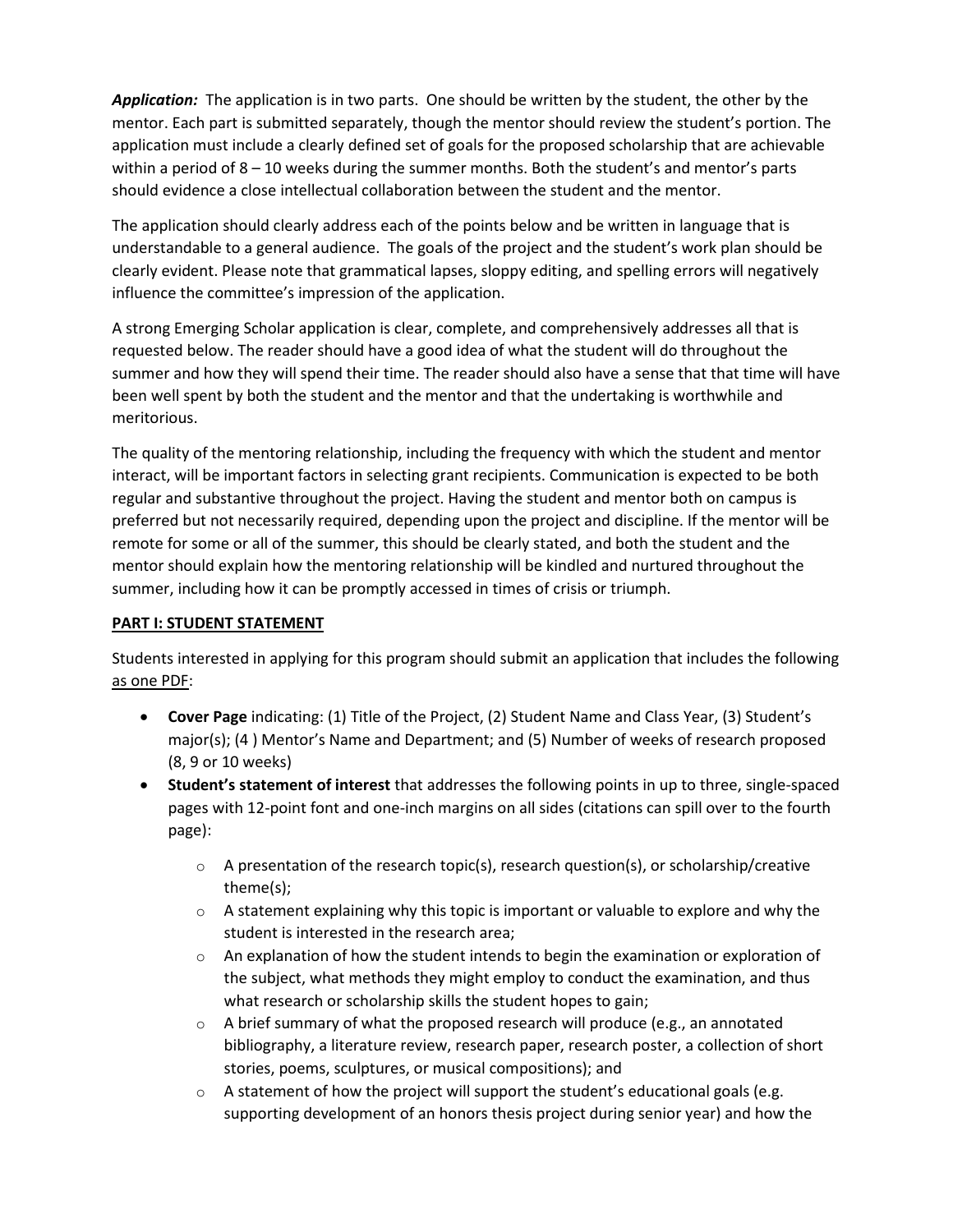student is prepared to undertake this research, including whether their previous academic performance is, or is not, predictive of their likely success in this Emerging Scholar project, and why;

- $\circ$  Summary of any prior research projects, related or not, including any funding the student received.
- $\circ$  An explanation of the mentoring relationship, including the anticipated means and frequency of contact and communication between student and mentor.
- An unofficial transcript

## **PART II: MENTOR'S STATEMENT**

The mentor should provide, in a separate Google Form, a supporting statement that offers information about the following as a single PDF:

**Description of the research question(s) or scholarship theme(s) and educational goals:** Provide a brief discussion of the research, scholarly project, or creative undertaking and its educational goals or objectives.

**Description of the Student's Potential**: Describe the student's potential to develop into a strong scholar or researcher in the future, including any preparation the student has for completing the proposed project, if any, e.g. relevant coursework or training in research methods, and how the student's past academic performance is, or is not, predictive of their success in this project and why. In addition, explain how the summer's work will contribute to the student's educational objectives.

**Description of the Research Environment**: Explain the context of the student's work, including the anticipated work plan (and timeline if one is known), as well as the support to be provided to the student. Explain how regular and substantive communication between student and mentor will be maintained throughout the course of the project. *The frequency with which the student and mentor interact, and the general availability of the mentor, will be important factors in selecting Emerging Scholars.*

**Relationship to the Mentor's Scholarship and Teaching**: Summarize how the project relates to the mentor's scholarship or teaching.

**Endorsement**: Conclude with a statement endorsing the student's work on the proposed project and the mentor's willingness to collaborate with the student in the education mission of this research.

**If the proposed project involves human or animal subjects, it is the student's and mentor's responsibility to obtain any required IRB or IACUC approvals.**

## **SUBMISSION:**

The student's portion of the application may be submitted, **as one PDF**, using this [Google form.](https://docs.google.com/forms/d/e/1FAIpQLSfE4qyt3y3vyOevYGzPxemipZn09jSsOlsjnXHd8VPEVSsgCg/viewform?usp=sf_link) The mentor's portion of the application may be submitted, **as a PDF,** using this [Google form.](https://docs.google.com/forms/d/e/1FAIpQLSeElNJPDxogq-dLNn1fn2HCXkNMmtlXqyhULvjcWwd8VA2H-w/viewform?usp=sf_link)

The submission deadline is **Tuesday, March 29, 2022** at 11:59 p.m. ET. We expect decisions in April. Funding decisions will, of necessity, be contingent on the university's being open, operating, and permitting scholarly work being conducted over the summer, despite the coronavirus.